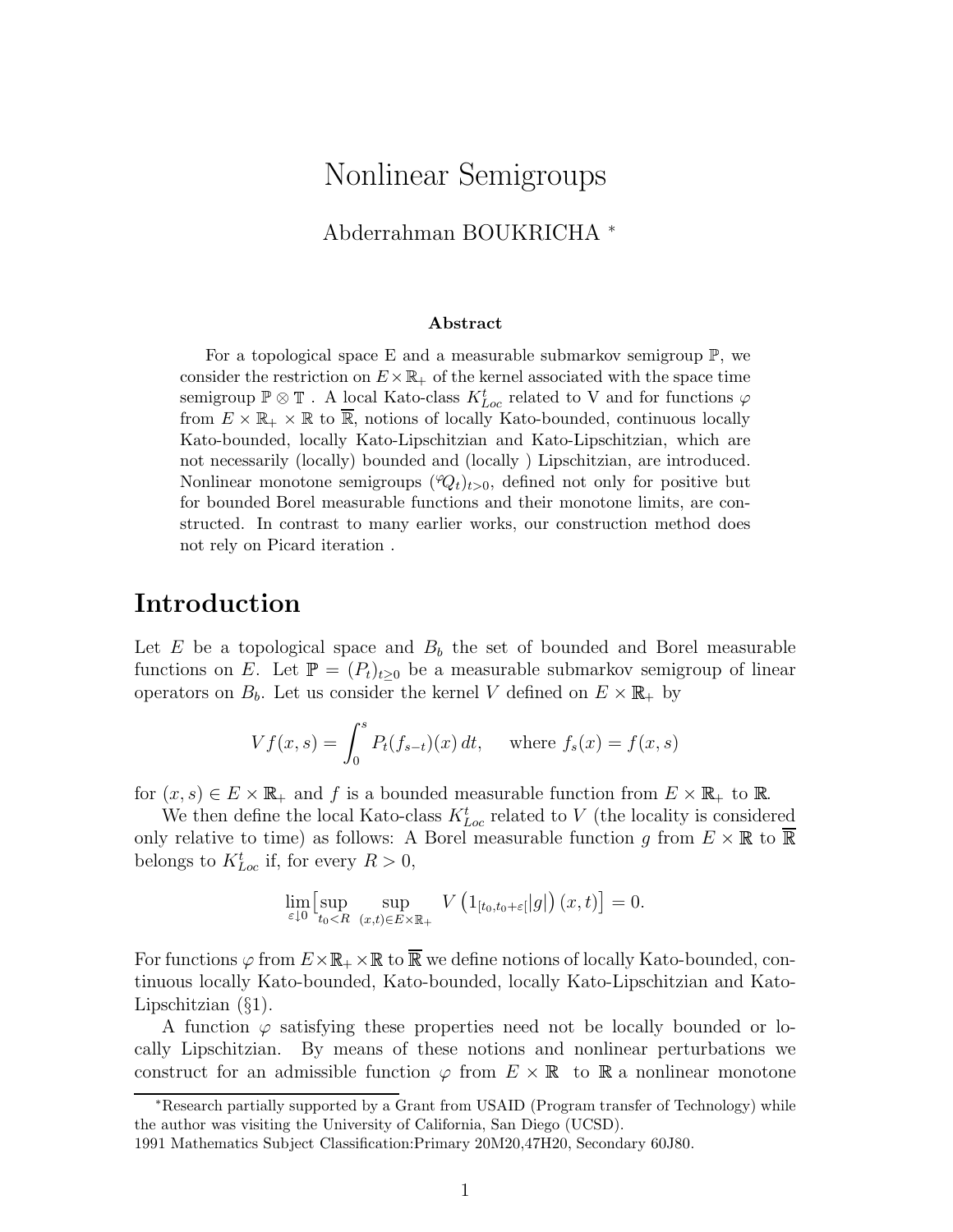semigroups  $(\mathcal{O}_t)_{t>0}$  defined not only for positive functions but for bounded Borel measurable functions and their monotone limits.

Our methods does not rely on Picard iteration in contrast to most earlier work. One motivation for this work is our paper [BS] where we investigate nonlinear semigroups, occurring in physical and biological sciences, with evolutionary law governed by an autonomous system of partial differential equation of parabolic type. Another motivation (see e.g. [Fi]) is the study of superprocesses which are measurevalued Markov branching processes associated with a branching mechanism given by a function  $\psi$  (here  $\psi(x, y) = y\varphi(x, y)$  for  $(x, y) \in E \times \mathbb{R}$ ) satisfying  $\psi(x, \cdot)$  negative definite on  $(\mathbb{R}_{+}).$ 

In the next section we do not assume any topological structure on E. We consider  $g \in K_{Loc}^t, T > 0$  and the kernel  $K_T$  defined by  $K_T(f) = V(1_{[0,T]}fg)$  for  $f \in B_b(E \times$  $\mathbb{R}_+$ ). Using an idea of G. Ritter [R] from parabolic potential theory, we prove among other results, the invertibility of  $(I + \alpha K_T)$  for every  $\alpha \in \mathbb{R}$ .

In the third section we assume that  $E$  is a topological space possessing a covering by an increasing sequence of compact subsets and that V has the following property:

$$
(*)
$$
 For every  $u \in B(E \times \mathbb{R}_+)$  such that  $V(|u|) \in C(\mathcal{E} \times \mathbb{R}_+)$ , the set  $\{V(f), f \in B(E \times \mathbb{R}_+)$  with  $|f| \le |u|\}$  is equicontinuous on  $E \times \mathbb{R}_+$ .

These conditions are satisfied if the space time semigroup yields a balayage space; see Hansen  $[H]$ . More generally, if E is a locally compact second countable metric space and V fulfills the hypothesis of absolute continuity (hypothesis  $L$  of P.A. Meyer) then V satisfies the property  $(*)$  by Mokobodzki [Me]. We then consider a continuous locally Kato-bounded function  $\varphi$  from  $E \times \mathbb{R}_+ \times \mathbb{R}$  to  $\overline{\mathbb{R}}$  such that  $\varphi^ \sup(0, -\varphi)$  is Kato bounded and  $\varphi(z, \cdot)$  is continuous on  $\mathbb R$  for every  $z \in E \times \mathbb R_+$ . If  $\psi(z, y) = y\varphi(z, y)$  is admissible (see Definition 3.2), we prove the following: For every function  $f \in B_b(E)$ , there exists a unique locally bounded function u with  $f = u + V(\psi(\cdot, u)).$ 

In the fourth section we prove the existence and uniqueness of a nonlinear semigroup satisfying

$$
P_t f(x) = Q_t f(x) + \int_0^t P_s(x, \psi(\cdot, Q_{t-s}f)) ds
$$

for every  $x \in E$ ,  $t > 0$  and  $f \in B_b(E)$ . Here  $\psi(x, y) = y\varphi(x, y)$  and  $\varphi$  is a function from  $E \times \mathbb{R}$  to  $\overline{\mathbb{R}}$  which verifies the same conditions as in the previous section. The function Qf is bounded on  $E \times [0, T]$  for every  $T > 0$  and  $f \in B_b(E)$  and monotone (see Definition 4.3). We give applications to elliptic-parabolic partial differential operators of second order.

In the last section, we study the corresponding excessive functions.

The author is in indebted to the Mathematics Department of the University of California, San Diego (UCSD) for pleasant working conditions. Especially the author expresses his warmest thanks to Professors Ronald Getoor and Patrick Fitzsimmons for their support.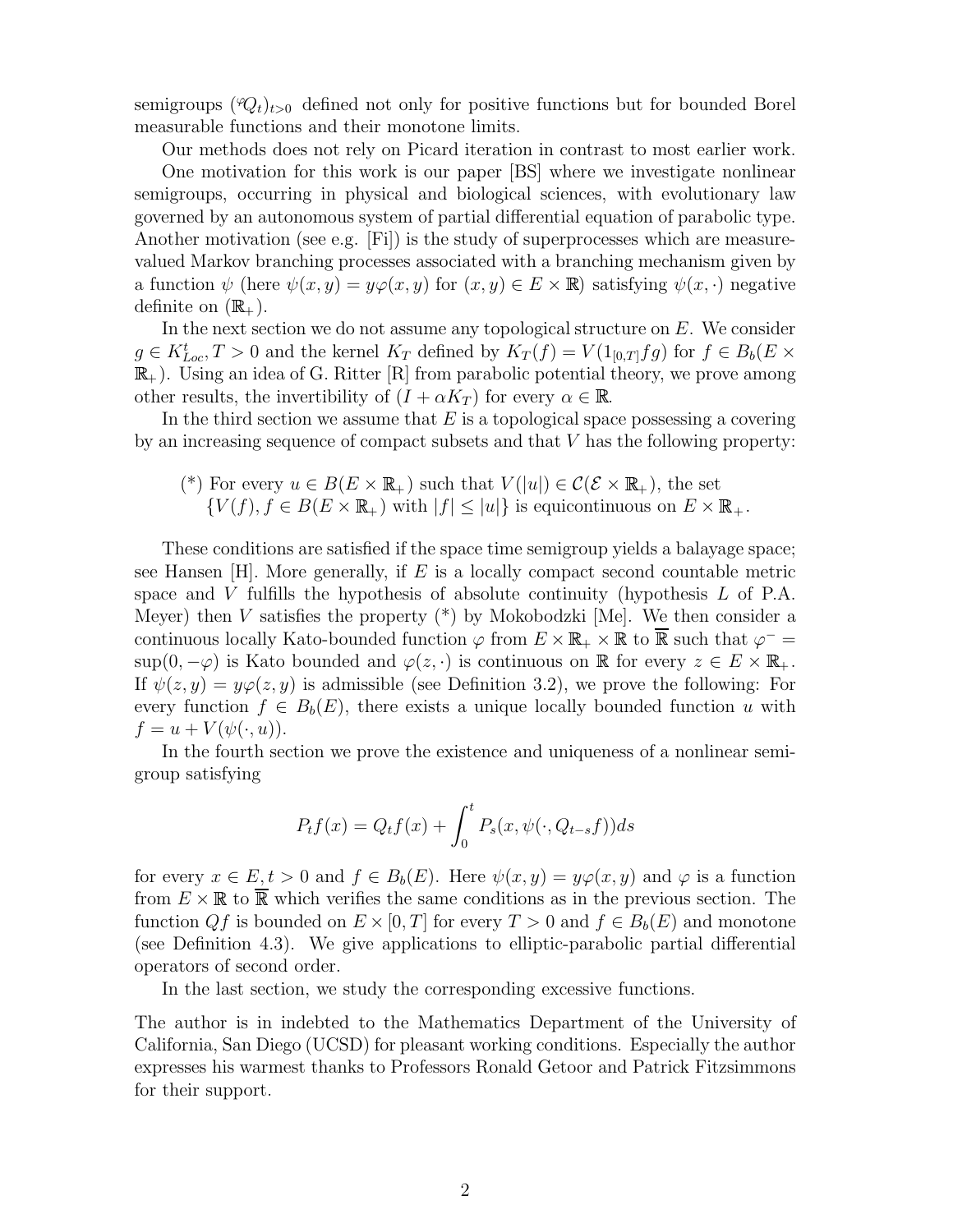# 1 Space time Kato class conditions and related properties

Let E be a topological space and  $B<sub>b</sub>$  denote the set of bounded Borel measurable functions on E. We consider a submarkov semigroup  $\mathbb P$  of kernels on E, i.e., a family  $(P_t)_{t>0}$  such that  $P_{t+s} = P_t P_s$  for all  $s, t > 0$  and  $P_t 1 \leq 1$  for every  $t > 0$ . We will suppose that  $\mathbb P$  is measurable, i.e, such that for every  $f \in B_b$ , the mapping from  $E \times \mathbb{R}_+^*$  in  $\mathbb{R}_+$  which to  $(x, t)$  associates  $P_t f(x)$  is measurable, where  $\mathbb{R}_+^* := \mathbb{R}_+ \setminus \{0\}.$ For every bounded measurable  $f \in B_b(E \times \mathbb{R})$  we define  $f_t \in B_b$  by  $f_t(x) = f(x, t)$ for  $(x, t)$  in  $E \times \mathbb{R}$ . We then consider  $\widetilde{\mathbb{P}} = \mathbb{P} \otimes \mathbb{T}$ , the space time semigroup on  $E \times \mathbb{R}$ given by  $\widetilde{\mathbb{P}}_t f(x, s) = P_t(f_{s-t})(x)$ , where  $\mathbb T$  is the translation semigroup on  $\mathbb R$ .

The potential kernel  $\widetilde{V}$  of  $\widetilde{\mathbb{P}}$  is then given by:

$$
\widetilde{V}f(x,s) = \int_0^{+\infty} P_t(f(x,x-t)) dt = \int_0^{\infty} P_t(f_{(s-t)})(x) dt.
$$

We set  $g(s) = 1_{[0,+\infty)}(s)$  and consider the kernel V defined by

$$
V(f)(x, s) = \widetilde{V}(gf)(x, s) = \int_0^{+\infty} P_t(1_{[0, +\infty[}(s-t)f_{s-t}) dt = \int_0^s P_t(f_{s-t})(x) dt \text{ for } s \ge 0.
$$

and  $V(f)(x, s) = 0$  for  $s \leq 0$ . Furthermore we have  $V(1)(x, s) \leq s$  for every  $x \in E$ and  $s \geq 0$ .

In the sequel, we consider V restricted to  $E \times \mathbb{R}_+$ . It is then easy to see (by e.g. [BH, p.76]) that V satisfies on  $E \times \mathbb{R}_+$ , the complete maximum principle and every  $\mathbb{P}\text{-exressive function}$  (and hence  $\mathbb{P}\text{-exressive}$ ) is V-dominant.

We now introduce the following Kato notions:

**Definition 1.1.** A function g in  $B(E \times \mathbb{R}_+)$  is in the local Kato-class relative to time and uniformly in x, denoted by  $K_{Loc}^t(E\times\mathbb{R}_+)$  or  $K_{Loc}^t$ , if and only if for every  $R > 0, d$  we have:

$$
\lim_{\varepsilon \downarrow 0} \left[ \sup_{t_0 < R} \quad \sup_{(x,t) \in E \times \mathbb{R}_+} V\left(1_{[t_0,t_0 + \varepsilon]}|g|\right)(x,t) \right] = 0.
$$

**Example 1.2.** (i) If  $g \in B_b(E \times \mathbb{R}_+)$ , then  $g \in K_{Loc}^t$ .

(ii) If  $g \in B(E \times \mathbb{R})$  satisfies  $\sup_{t \leq T} \sup_{x \in E, s \leq t} P_t |g_{t-s}|(x) < +\infty$  for every  $T > 0$ , then  $g \in K_{Loc}^t$ .

Let  $\mathbb{P} = (P_t)_{t>0}$  be the Brownian semigroup on  $\mathbb{R}^d$   $(d \geq 1)$  and  $g \in B^+(E)$ , i.e.,

$$
P_t(g)(x) = \int_{\mathbb{R}^d} p(t, x, y) g(y) dy, \quad \text{where } p(t, x, y) = (2\pi t)^{-d/2} \exp[-\frac{|x - y|^2}{4t}].
$$

From [AS], we recall the following definition: g is in the Kato-class  $K_d$  if and only if  $\lim_{\alpha \downarrow 0} \sup_{x \in \mathbb{R}^d}$  $x \in \mathbb{R}^d$   $\overset{\circ}{\sim}$   $\overset{\circ}{\sim}$   $\overset{\circ}{\sim}$  $\int_{|x-y|\leq\alpha}$  $g(y)$  dy  $\frac{g(y) \, dy}{|x-y|^{d-2}} = 0$ . We have the following characterization:

**Theorem 1.3.**  $g \in K_{Loc}^t$  if and only if  $g \in K_d$ .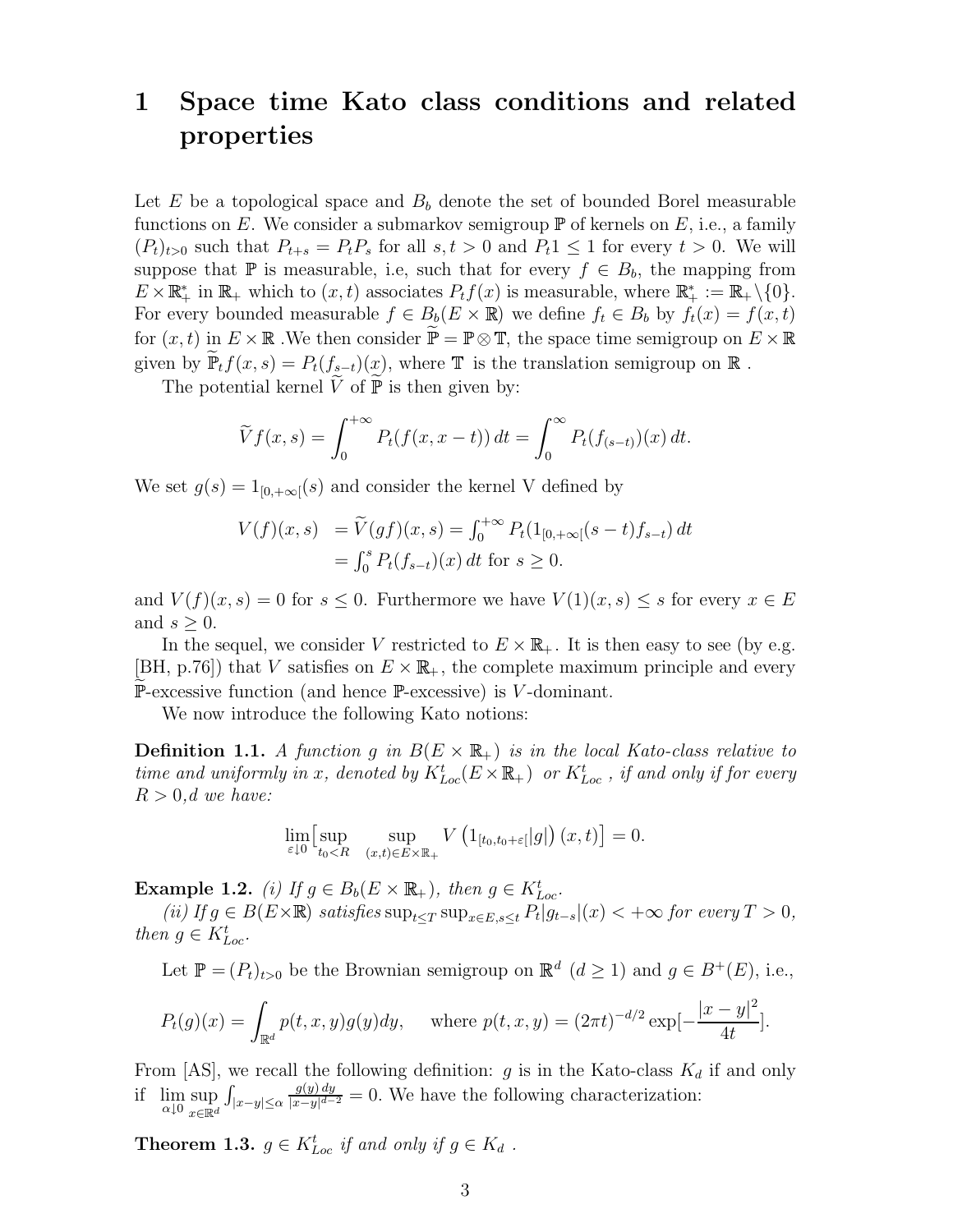*Proof.* By [AS, Thm. 4.5], it is enough to prove that  $g \in K_{Loc}^t$  if and only if

$$
\lim_{s \downarrow 0} \sup_{x \in \mathbb{R}^d} \int_0^s \left( \int_{\mathbb{R}}^d p(t, x, y) g(y) \, dy \right) ds = 0.
$$

From the definition of the kernel V, we have for all  $0 < s < \varepsilon$ 

$$
\int_0^s (\int_{\mathbb{R}^d} p(t, x, y) g(y) dy) ds = \int_0^s p_t g(y) dt =
$$
  

$$
\int_0^s p_t g(y) 1_{[0, s[}(s-t)] dt \le \sup_{(x, s) \in E \times \mathbb{R}_+} V(1_{[t_0, t_0 + \varepsilon]} g)(x, s).
$$

We then obtain

$$
\int_0^s p_t g(y) dt \leq \sup_{t_0 < R} \sup_{(x,s) \in E \times \mathbb{R}_+} V(1_{[t_0,t_0+\varepsilon]}g)(x,s)).
$$

Hence  $g \in K_d$ . Conversely let  $g \in K_d$ . Choose  $\delta > 0$  small enough such that: sup  $x \in \mathbb{R}^d$ <sup>o</sup>  $|x|$ <sup>o</sup>  $y \geq 0$  $\int_{|x-y|\leq \delta}$  $g(y)dy$  $\frac{g(y)dy}{|x-y|^{d-2}} \leq 1$  holds. Then sup  $x \in \mathbb{R}^d$ <sup>o</sup>  $x - y \geq 0$  $\int_{|x-y|\leq \delta} g(y) dy \leq \sup$  $x \in \mathbb{R}^d$   $\overset{\circ}{\mathcal{L}}$   $\overset{\circ}{\mathcal{L}}$   $\overset{\circ}{\mathcal{L}}$  $\int_{|x-y|\leq \delta}$  $\delta^{d-2}$  g(y)dy  $\frac{d^{n-2}g(y)dy}{|x-y|^{d-2}} \leq \delta^{d-2}$ , therefore  $M = \sup$  $x \in \mathbb{R}^d$  defined by  $\mathbb{R}^d$  $\int_{\mathbb{R}^d} \exp\left[-\frac{|x-y|^2}{4}\right]$  $\frac{-y-}{4}g(y)dy < \infty$ . For fixed  $\alpha > 0$ , we remark that sup  $x \in \mathbb{R}^d$   $\left| \begin{array}{cc} g & x \end{array} \right| > c$  $\int_{|y-x|>\alpha} p(t,x,y)g(y)dy \leq (2\pi t)^{-\frac{d}{2}} \exp[-\frac{\alpha^2}{4t}]$  $\frac{\alpha^2}{4t}$ ]  $\int_{\mathbb{R}^d} \exp\left[-\frac{|x-y|^2}{4}\right]$  $\frac{-y|^{2}}{4}]g(y)dy$ .

Let 
$$
R > 0
$$
,  $0 \le t_0 < R$ ,  $\varepsilon > 0$  and  
\n
$$
I = V(1_{[t_0, t_0 + \varepsilon]}g)(x, s)) = \int_0^s p_t g(y) 1_{[t_0, t_0 + \varepsilon]}(s - t) dt
$$
\n
$$
= \int_0^s p_{(s-t)}g(y) 1_{[t_0, t_0 + \varepsilon]}(t) dt = \int_0^s (\int_{\mathbb{R}^d} p(s - t, x, y) dy) 1_{[t_0, t_0 + \varepsilon]}(t) dt.
$$

Let 
$$
I_1 = \int_0^s (\int_{|y-x|>\alpha} p(s-t, x, y) dy) 1_{[t_0, t_0 + \varepsilon]}(t) dt
$$
 and  $I_2 = I - I_1$ .  
\n $I_1 \leq M \int_0^s [(2\pi(s-t))^{-\frac{d}{2}} \exp(-\frac{\alpha^2}{4(t-s)})] 1_{[t_0, t_0 + \varepsilon]}(t) dt$ .  
\n $\leq M \int_0^s [(2\pi(t))^{-\frac{d}{2}} \exp(-\frac{\alpha^2}{4t})] 1_{[t_0, t_0 + \varepsilon]}(s-t) dt$ .

The uniform integrability of  $f_{\alpha}(t) = (2\pi(t))^{-\frac{d}{2}} \exp(-\frac{\alpha^2}{4t})$  $\frac{\alpha^2}{4t}$ ) on  $]0, +\infty[$  gives the following:

For every  $\alpha > 0$  and  $\varepsilon_1 > 0$ , there exists  $\varepsilon > 0$  such that  $I_1 \leq \frac{\varepsilon_1}{2}$  $\frac{\varepsilon_1}{2}$  for every  $(x, s) \in E \times \mathbb{R}$ <sub>+</sub>. On the other hand we have  $I_2 = \int_0^s (\int_{|y-x| \le \alpha} p(s-t, x, y) g(y) dy) 1_{[t_0, t_0 + \varepsilon]}(t) dt$  $=\int_0^s(\int_{|y-x|\leq \alpha} p(t,x,y)g(y)dy)1_{[t_0,t_0+\varepsilon[}(s-t)]dt$  $\leq \int_0^\infty (\int_{|y-x|\leq \alpha} p(t,x,y) g(y) dy) dt \leq C_{|x-y|\leq \alpha} \frac{g(y) dy}{|x-y|^{d-\alpha}}$  $\frac{g(y)dy}{|x-y|^{d-2}}$ ,

where C is the constant giving the relation between the Newtonian kernel and the Brownian semigroup. The hypothesis gives the existence of  $\alpha_0 > 0$  such that  $I_2 \leq \frac{\varepsilon_1}{2}$  $\frac{\varepsilon_1}{2}$  for every  $(x, s) \in E \times \mathbb{R}$ <sub>+</sub>, this yields the required statement.  $\Box$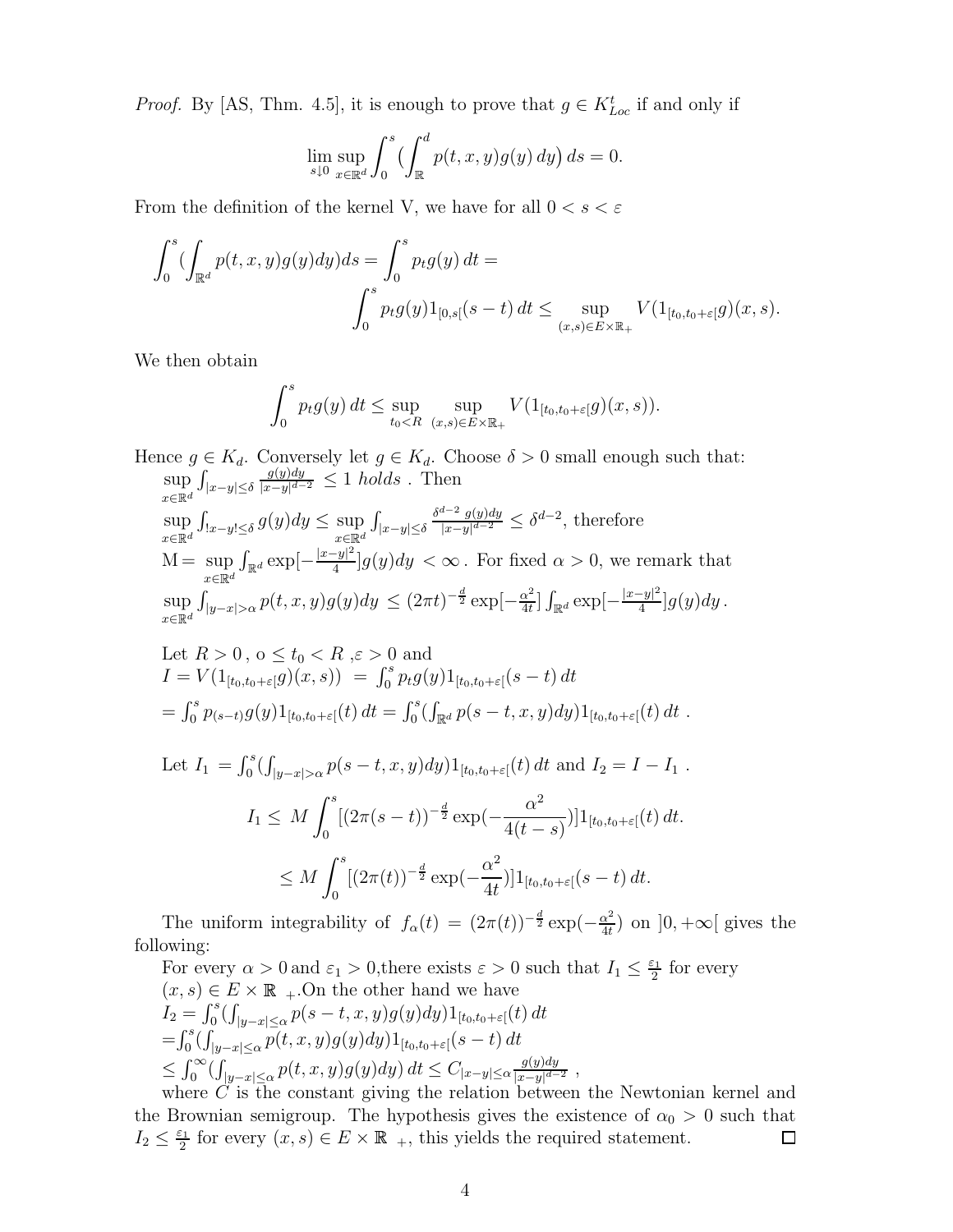**Corollary 1.4.** Let  $g \in K_d^{loc}$  (the local Kato-class introduced in [AS] ), then for every relatively compact subset  $A \in \mathbb{R}^d$ ,  $g_1 = g1_A$  is in  $K_{Loc}^t$ .

Let  $\varphi$  be a function from  $(E \times \mathbb{R}_+) \times \mathbb{R}$  to  $\overline{\mathbb{R}}$  Borel measurable. As in [BBM], we introduce the following:

**Definition 1.5.** (1) We shall say that  $\varphi$  is locally Kato bounded, if for every  $c \in \mathbb{R}_+^*$ , there exists  $g_c \in K_{Loc}^t$  such that  $|\varphi(z, y)| \le g_c(z)$  for every  $z \in E \times \mathbb{R}_+$  and  $y \in E$  $[-c, c].$ 

 $(2)$   $\varphi$  is called continuous locally Kato-bounded if it is locally Kato bounded and if for every  $c \in \mathbb{R}_+^*$ ,  $V(g_c)$  is continuous in x for every  $t \in \mathbb{R}_+$ .

(3)  $\varphi$  is called Kato-bounded (resp. continuous Kato bounded) if there exist  $g \in K_{Loc}^t$  (resp.  $g \in K_{Loc}^t$  and  $V(g)$  continuous in x for every  $t \in \mathbb{R}_+$ ) such that

 $|\varphi(z, y)| \leq g(z)$  for every  $z \in E \times \mathbb{R}_+$  and  $y \in \mathbb{R}_+$ .

**Example 1.6.** Let  $\varphi(z, y) = g(z)P(y)$  or  $\varphi(z, y) = g(z)f(y)$  where  $g \in K_{Loc}^t$ , F is a polynomial and f is locally bounded on  $\mathbb{R}$ . Then  $\varphi$  is locally-Kato bounded. If moreover  $V(q)$  is continuous in x, then  $\varphi$  is continuous locally Kato bounded.

**Definition 1.7.** We shall say that  $\varphi$  is locally Kato-Lipschitzian if for every  $c \in \mathbb{R}_+^*$ , there exists  $g_c \in K_{Loc}^t$  such that:

 $|\varphi(z,y)-\varphi(z,y')|\leq g_c(z)|y-y'|$  for every  $z\in E\times\mathbb{R}_+$  and  $y,y'$  in  $[-c,c]$ .

Kato -Lipschitzian functions  $\varphi$  are defined in the same way as Kato bounded, the function  $g_c$  in (1.5) does not depend on c.

**Example 1.8.**  $\varphi(z, y) = g(z)f(y)$  with f locally Lipschitzian on **R** and  $g \in K_{Loc}^t$ . Kato -Lipschitzian functions  $\varphi$  are defined in the same way as Kato bounded, the function  $g_c$  in (1.5) does not depend on c.

**Remark 1.9.** It is easy to see by the corollary 1.5 that  $g \in K_{Loc}^t$  does not yield g locally bounded. We hence obtain by the previous Examples  $(1.4)$  and  $(1.6)$  that a function  $\varphi$  which is locally Kato-bounded or locally Kato-Lipschitzian need not be locally bounded and locally-Lipschitzian.

#### 2 Invertibility of Kernels

In this section we do not assume any topological structure on E. We consider a measurable space  $(E, B)$  and will denote also by B the set of real measurable functions. We consider a measurable submarkov semigroup and the same kernel V as in the previous section. The following simple lemma is important in the sequel.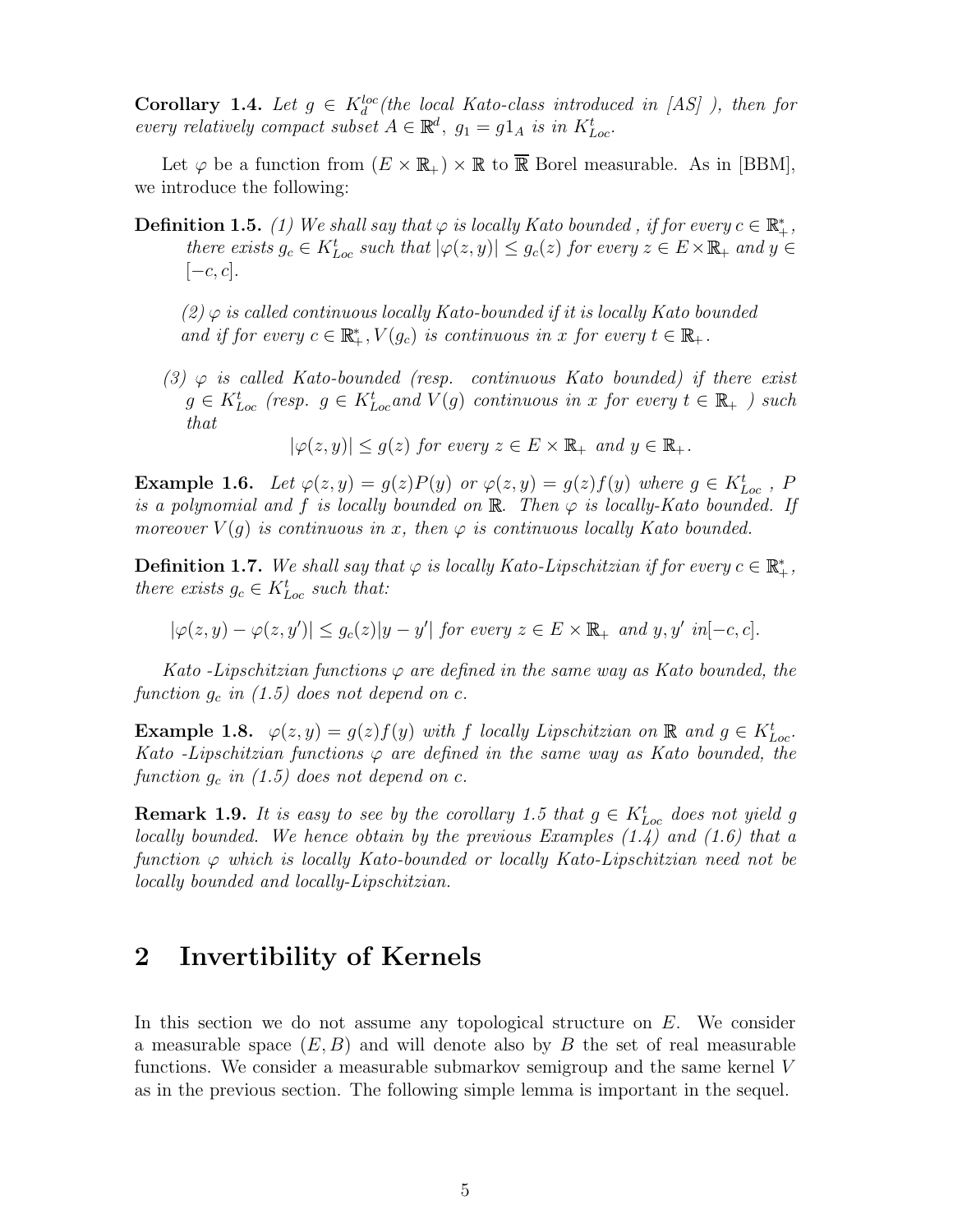**Lemma 2.1.** Let  $f \in B_b(E \times \mathbb{R}_+)$  and  $T > 0$ . Then for every  $s < T$  we have:

$$
Vf(x,s) = V(1_{[0,T]}f)(x,s)
$$

where

$$
(1_{[0,T]}f)(x,t) = 1_{[0,T]}(t)f(x,t).
$$

The following result will be the key to the perturbation of semigroups which will be investigated in the next section (3). Let  $g \in K_{Loc}^t$ ,  $T > 0$  and  $K = K_T$  the kernel on  $E \times R_+$  defined by  $K(f) = V(1_{[0,T]}fg)$  for  $f \in B_b(E \times \mathbb{R}_+).$ 

**Proposition 2.2.** For every  $s > 0$ , there exists a natural number  $N > 0$  such that:

$$
|K^{(n)}1| \leq {n \choose n+N} s^n \text{ for every } n \in \mathbb{N}.
$$

where  $K^{(n)} = K \circ K \circ \ldots \circ K$  (*n* times) and  $\binom{k}{n}$  $\binom{k}{p} = \frac{p!}{k!(p-k)!}$  for natural numbers  $p \geq k$ .

*Proof.* We shall use an idea of G. Ritter [Ri]. Let  $s > 0$ . By the definition of  $K_{Loc}^t$ , there exists  $t_1, \ldots, t_{N-1} \in [0, T]$  such that  $0 < t_1 < t_2 < \cdots < T_{N-1} < T$  and :

$$
V(|g|1_{A_i}) < s
$$
 on  $E \times \mathbb{R}_+$  for every  $i \in \{1, ..., N-1\}$ , where  $A_i = E \times [t_{i-1}, t_i]$ ,

we set  $t_0 = 0, T_N = T$  ,  $A_N = [T_{N-1}, T], B_\ell = \bigcup_{k=1}^{\ell}$  $i=1$  $A_i$  and  $K_\ell$  the kernel on  $E \times \mathbb{R}_+$ defined by  $K_{\ell}(f) := V(f|g|1_{B_{\ell}})$ . We shall prove the required inequality by induction over  $n \geq 0$  and  $\ell$  ( $1 \leq \ell \leq N - 1$ ). For  $\ell = 1$  and  $n \in \mathbb{N}$  we have:

$$
K_1^{(n)}(1) = V(|g|1_{A_1}V(|g|1_{A_1}\dots V(|g|1_{A_1}))) \le s^n \le \binom{1}{n+1}s.
$$

Let  $\ell \geq 1$ . For  $n = 0$ , we have  $K_{\ell}^{(0)}$  $\binom{10}{\ell}(1) = 1 \leq$  $\begin{pmatrix} \ell \\ \ell+0 \end{pmatrix} s^0 = 1$ . We now assume that the inequality  $K_i^{(n)}$  $j^{(n)}(1) \leq$  $\int$  j  $n + j$  $\overline{ }$  $s^n$  is true for n and  $j \in \{1, \ldots \ell\}$ . We have by Lemma1 in section 2.

$$
K_{\ell}^{(n+1)}(1) = V(1_{A_{\ell}}|g|V(1_{A_{\ell}}|g|...V(1_{A_{\ell}}|g|))
$$
  
=  $V(1_{A_{1}}|g|V(1_{A_{1}}|g|...V(1_{A_{1}}|g|) + V(1_{A_{2}}|g|(V^{(n)}1_{B_{2}}|g|))$   
+ $V(1_{A_{3}}|g|V^{(n)}(1_{B_{3}}|g|) + \cdots + V(1_{A_{\ell}}|g|V^{(n)}(1_{B_{\ell}}|g|)).$ 

We hence obtain by the induction hypothesis that:

$$
K_{\ell}^{(n+1)}(1) \leq s^{n+1} + \binom{2}{n+2} s^{n+1} + \dots + \binom{\ell}{n+\ell} s^{n+1}
$$
  

$$
\leq \sum_{i=1}^{\ell} \binom{i}{n+i} s^{n+1} \leq \sum_{i=0}^{\ell} \binom{i}{n+i} s^{n+1}
$$
  

$$
= \binom{\ell}{n+1+\ell} s^{n+1}.
$$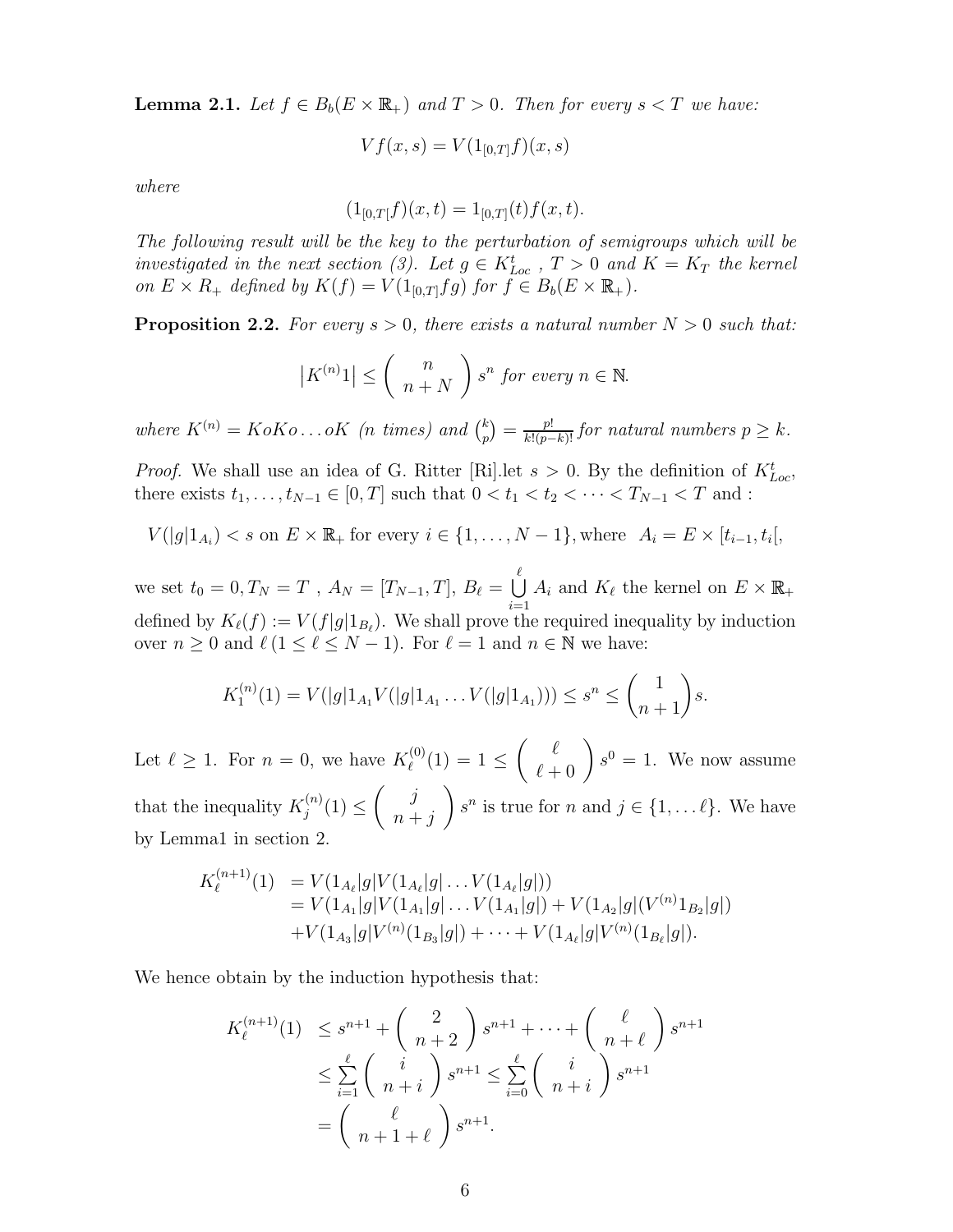Let us now suppose that the inequality is true for  $1 \leq \ell \leq N - 1$  and every  $n \in N$ . We consider the kernel  $L_\ell$  on  $E \times \mathbb{R}_+$  defined by  $L_\ell(f) = V (1_{A_{\ell+1}}f|g|)$ . we then have:

$$
K_{\ell+1}^{(n)} = L_{\ell}^{(n)}1 + L_{\ell}^{(n-1)}(K_{\ell}^1) + L_{\ell}^{(n-1)}(K_{\ell}^{(2)}(1)) + \cdots + L_{\ell}^1(K_{\ell}^{(n-1)}1) + K_{\ell}^{(n)}1,
$$

by the previous assumptions we get:

$$
K_{\ell+1}^{(n)}1 \leq s^n + \left(\begin{array}{c} 1 \\ \ell+1 \end{array}\right)s^n + \left(\begin{array}{c} 2 \\ \ell+2 \end{array}\right) + \dots + \left(\begin{array}{c} \ell \\ n+\ell \end{array}\right)s^n
$$
  
= 
$$
\sum_{i=0}^n \left(\begin{array}{c} i \\ \ell+i \end{array}\right)s^n = \left(\begin{array}{c} n \\ \ell+1+n \end{array}\right)s^n.
$$

and therefore  $K_{\ell}^{(n)}$  $\ell^{(n)}1 \leq$  $\begin{pmatrix} n \\ n \end{pmatrix}$  $\ell + n$  $\overline{ }$  $s^n$  for every  $n \geq 0$  and  $\ell \leq N$ . Since  $|K^{(n)}1| \leq$ 

 $K_N^{(n)}$ 1, we hence obtain

$$
|K^{(n)}1| \le \left(\begin{array}{c} n \\ N+n \end{array}\right)s^n
$$

 $\Box$ 

for every  $n \in \mathbb{N}$  which yields the requested inequality.

**Corollary 2.3.** For every  $T > 0$  and every  $\alpha \in \mathbb{R}$ , the operator  $(I + \alpha K_T)$  is invertible from  $B_b(E \times \mathbb{R}_+)$  into  $B_b(E \times \mathbb{R}_+)$ ; in particular  $(I - K_T)$  and  $(I + K_T)$ are invertible.

*Proof.* By the previous theorem, for every  $s > 0$ , there exists  $N \in \mathbb{N}$  such that  $|K_T^{(n)}|$  $\left|\frac{f(n)}{T}1\right| \leq \left(\begin{array}{c} N \ N+1 \end{array}\right)$  $N + n$  $\overline{\phantom{0}}$  $s^n$  for every  $n \in \mathbb{N}$  and hence  $|\alpha|^n K_T^{(n)}$  $T^{(n)}_T 1 \leq$  $\begin{pmatrix} N \end{pmatrix}$  $N + n$  $\setminus$  $(|\alpha|s)^n$ . We then choose  $s > 0$  such that  $|\alpha| s < 1$ , the series  $\alpha_n := \begin{pmatrix} N & N \\ N & N \end{pmatrix}$  $N + n$  $\overline{ }$  $(|\alpha|s)^n$  is convergent and we have the statement.

## 3 Nonlinear perturbation of semigroups

In the following we consider a topological space E and a Kernel V defined on  $E \times \mathbb{R}_+$ in the same way as in the first section. We assume that  $E$  and  $V$  satisfy the following properties:

(1) There exists an increasing sequence  $(U_n)$  of compact subsets of E such that  $E = \bigcup$ n∈IN  $U_n$ . (2) For every  $g \in B(E \times \mathbb{R}_+)$  such that  $V(|g|) \in C(E \times \mathbb{R}_+)$  the set  ${V(f), f \in B(E \times \mathbb{R}_+)}$  with  $|f| \leq |g|$  is equicontinuous on  $E \times \mathbb{R}$ .

These two properties on E and V are satisfied if  $(E \times \mathbb{R}, \mathcal{E}_{\tilde{P}})$  is a balayage space in the sense of [BH] (see [H]).  $\mathcal{E}_{\tilde{p}}$  is the set of excessive functions for the space time semigroup corresponding to the semigroup  $\mathbb P$  which defines the kernel V. More generally if  $E$  is a locally compact second countable metric space and  $V$  satisfies the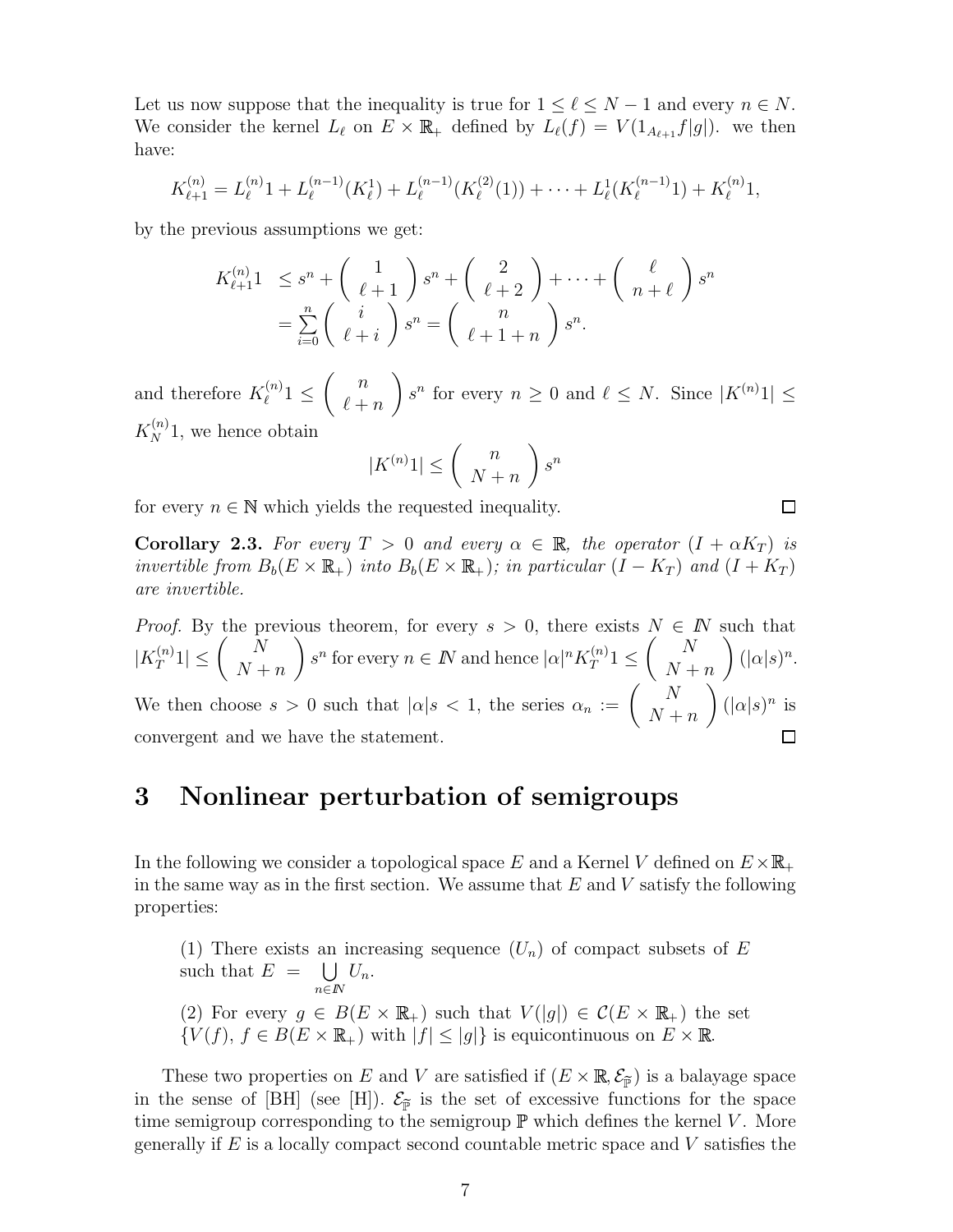hypothesis of absolute continuity (hypothesis L of P. A. Meyer), we have (by  $|\text{Me}|$ ) the property (2) (the property 1 is trivial).

Fix a function  $\varphi$  from  $(E \times \mathbb{R}_+) \times \mathbb{R}$  to  $\overline{\mathbb{R}}$  with the following properties:

(a)  $\varphi$  is continuous locally Kato bounded and  $\varphi^- = \sup(-\varphi, 0)$  is Kato bounded.

(b) For every  $z \in E \times \mathbb{R}_+, \varphi(z, \cdot)$  is continuous.

We shall prove an existence theorem for the nonlinear perturbation by  $V\psi$  where  $\psi$  is the function from  $(E \times \mathbb{R}_+) \times \mathbb{R}$  to  $\overline{\mathbb{R}}$  with  $\psi(z, y) = y\varphi(z, y)$ .

**Theorem 3.1.** For every  $f \in B_b(E \times \mathbb{R}_+)$  and every  $T > 0$ , there exists a function  $u \in B_b(E \times \mathbb{R}_+)$  such that

$$
f = u + V(\psi(\cdot, u)1_{[0,T]}).
$$

*Proof.* Let  $f \in B_b(E \times \mathbb{R}_+)$ . Let  $\varphi^+(x, y) = \sup(\varphi(x, y), 0)$  and  $\varphi^-(x, y) =$  $\sup(-\varphi(x,y),0)$ , then  $\varphi = \varphi^+ - \varphi^-$ . Let  $T > 0$  and  $v \in B_b(E \times \mathbb{R}_+)$ . We consider the kernels  $K^+$  and  $K^-$  defined by

 $K^+(h) = V(1_{[0,T]} \varphi^+(\cdot, v)h)$  and  $K^-(h) = V(1_{[0,T]} \varphi^-(\cdot, v)h)$  for every  $h \in B_b(E \times$  $\mathbb{R}_+$ ), where  $1_{[0,T]} := 1_{E\times[0,T]}$ . All these kernels depend on v, but for typographically reason we do not mention it. By the domination principle related to V, we have  $(I +$  $(K^+)^{-1}1 \geq 0$  and since  $(I + K^+)^{-1} = I - (I + K^+)^{-1}K^+$  we hence obtain

 $|(I+K^+)^{-1}f| \le 2||f||_{\infty}$ . Again the domination principle related to V yields

$$
|((I + K^{+})^{-1}K^{-})^{(n)}h| \leq (K^{-})^{(n)}|h| \text{ for every } h \in B_{b}(E \times \mathbb{R})
$$

thus

$$
|((I + K^{+})^{-1}K^{-})^{(n)}(I + K^{+})^{-1}f| \leq (K^{-})^{(n)}(2||f||_{\infty}) = 2||f||_{\infty}(K^{-})^{(n)}1.
$$

By the proposition 2.1, the series  $\sum_{n=1}^{\infty}$  $n=0$  $(K^-)^{((n)}1$  is convergent. Let

$$
S(v) = \sum_{n\geq 0} ((I + K^{+})^{-1} K^{-})^{(n)} (I + K^{+})^{-} f.
$$

Since  $\varphi^-$  is Kato bounded, then there exists  $g \in K_{Loc}^t$  such that  $(K^{-})^{(n)}1 \leq K_g^{(n)}1$  with  $K_g(h) = V(1_{[0,T]}gh)$  and also  $\sum_{n=1}^{\infty}$  $n=0$  $K_g^{(n)}1$  is again by the proposition 2.1 convergent and bounded on  $E \times \mathbb{R}_+$ , let  $M_1$  be its upper bound and  $M = 2||f||_{\infty}M_1$ . We set

$$
A = \{ v \in B_b(E \times \mathbb{R}_+) : ||v||_{\infty} \le M \},\
$$

we then have  $||S(v)||_{\infty} \leq M$  and hence  $S(v) \in A$ . Moreover we can easily see that

$$
f = S(v) + V(S(v)\varphi(\cdot, v)1_{[0,T]}).
$$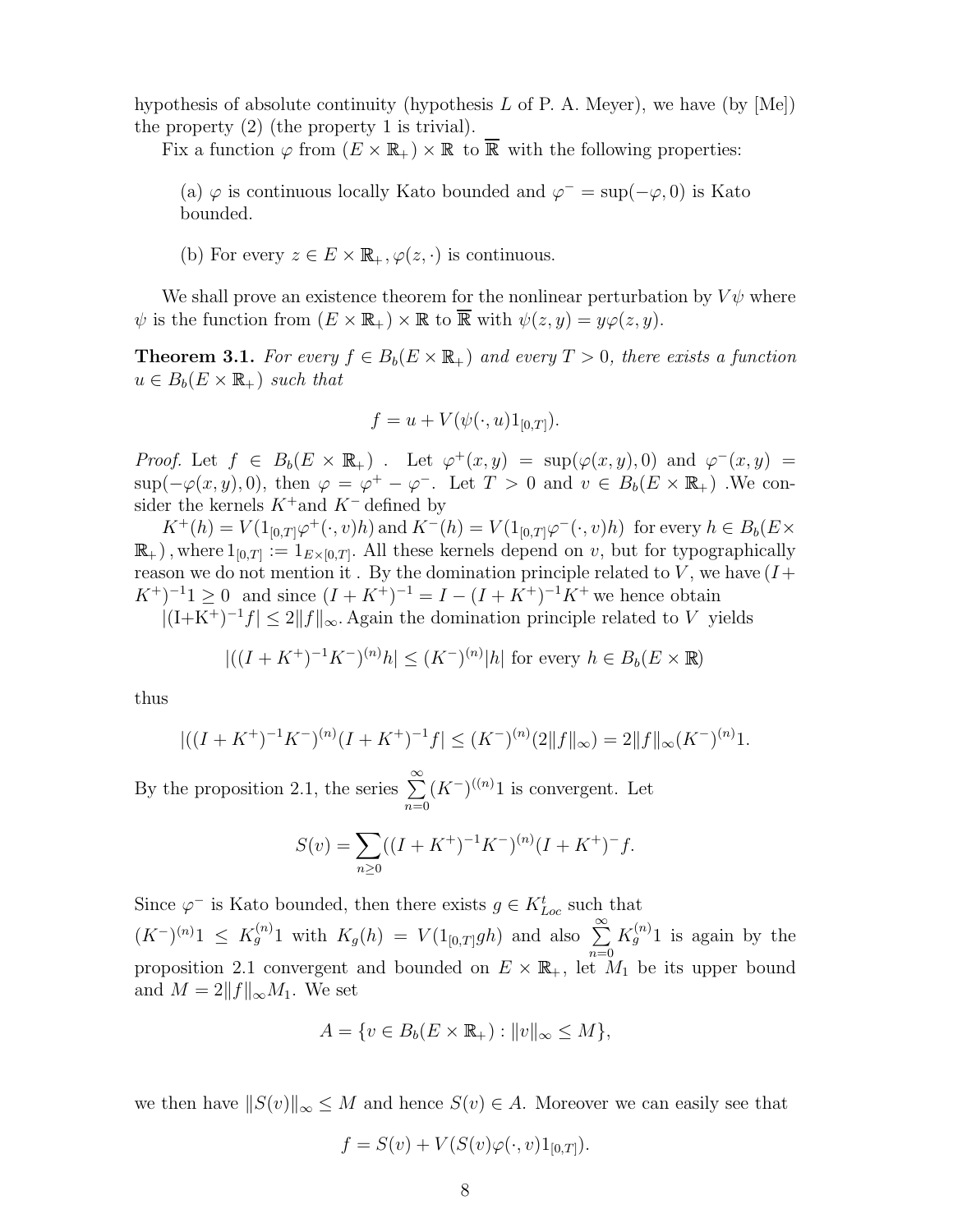Let  $v \in A$  and  $(v_n)_n \subset A$  such that  $(v_n)$  converges uniformly to v on  $E \times \mathbb{R}_+$ . Since S is bounded on A and  $\varphi$  is continuous locally Kato bounded, by the property 2 on V, the family  $\{V(S(v)\varphi(\cdot,v)1_{[0,T]}, v \in A\})$  is equicontinuous on  $E \times \mathbb{R}_+$  and hence relatively compact for the local uniform convergence and so is  $(S(v_n))_n$ . By the property 1 on E and a diagonal procedure, there exists a subsequence  $(\rho_n)$ of  $(S(v_n))$  which is locally uniformly convergent. By the convergence theorem of Lebesgue, we then obtain

$$
f = \lim \rho_n + V(\lim \rho_n \varphi(\cdot(v)1_{[0,T]}) = S(v) + V(S(v)\varphi(\cdot,v)1_{[0,T]}).
$$

corollary 2.2 yields  $\lim \rho_n = S(v)$  and  $S(v_n)$  is then locally uniformly convergent to  $S(v)$ . Let  $(U_n) \subset E \times \mathbb{R}_+$  be an increasing sequence of compact subsets with  $E \times \mathbb{R}_+ = \bigcup U_n$ . Let  $A_n = \{v \in B_b(U_n) : ||v||_{\infty} \leq M\}$  and for every  $v \in A_n$  we set  $S_n(v) = S(\tilde{\tilde{v}})$  where  $\tilde{v} = v$  on  $U_n$  and 0 outside. Let  $T_n(v) = S_n(v)|_{U_n}$  and fix  $n \in \mathbb{N}$ . We have  $T_n(A_n) \subset A_n$ ,  $T_n$  is completely continuous on  $A_n$  and, by property 2 of V, is compact. By the fixed point theorem of Schauder, there exists then  $v_n \in A_n$  such that  $T_n(v_n) = v_n$ . We hence obtain

$$
f = S(\tilde{v}_n) + V(v_n \varphi(\cdot, v_n) 1_{[0,T]} 1_{U_n}) + V(S(\tilde{v}_n) \varphi(\cdot, \tilde{v}_n) 1_{[0,T]} 1_{CU_n}).
$$

By the convergence theorem of Lebesgue we have

$$
\lim V(S(\tilde{v}_n)\varphi(\cdot,\tilde{v}_n)1_{[0,T]}1_{CU_n})=0.
$$

by a diagonal procedure, there exist a subsequence  $(n_k)$  of  $(n)$  such that  $S(\tilde{v}_{n_k})$ converges locally uniformly and let v be its limit. Since  $S(\tilde{v}_{n_k})|U_{n_k} = v_{n_k}$ , we hence obtain by the Lebesgue convergence theorem that:

$$
f = v + V(v\varphi(\cdot, v)1_{[0,T]}).
$$

In order to ensure a global existence and uniqueness theorem, we introduce the following definition:

**Definition 3.2.** A locally Kato bounded function  $\psi$  from  $(E \times \mathbb{R}_+) \times \mathbb{R}$  to  $\overline{\mathbb{R}}$  will be called admissible if one of the following properties is satisfied:

 $(I)\psi$  is increasing relatively to the last variable i.e. for every  $z \in E \times \mathbb{R}_+, \psi(z, \cdot)$ is an increasing function from  $\mathbb R$  to  $\overline{\mathbb R}$ .

(II)  $\psi$  is locally Kato-Lipschitzian.

We remark that the properties I and II are independent and if  $\psi(x, y) = y\varphi(x, y)$ , they are sufficient for the global uniqueness.

**Proposition 3.3.** Let  $\psi$  be an admissible function, then the function  $A(u) = u +$  $V(\psi(\cdot, u))$  is injective from  $B_b(E \times \mathbb{R}_+)$  into  $B_b(E \times \mathbb{R}_+).$ 

*Proof.* We assume first that  $\psi$  is increasing relatively to the last variable. Let  $u, v$ in  $B_b(E \times \mathbb{R}_+)$  such that  $u + V(\psi(\cdot, u)) = v + V(\psi(\cdot, v))$ . We have

$$
V((\psi(\cdot, u) - \psi(\cdot, v))^+) \le V((\psi(\cdot, u) - \psi(\cdot, v)))
$$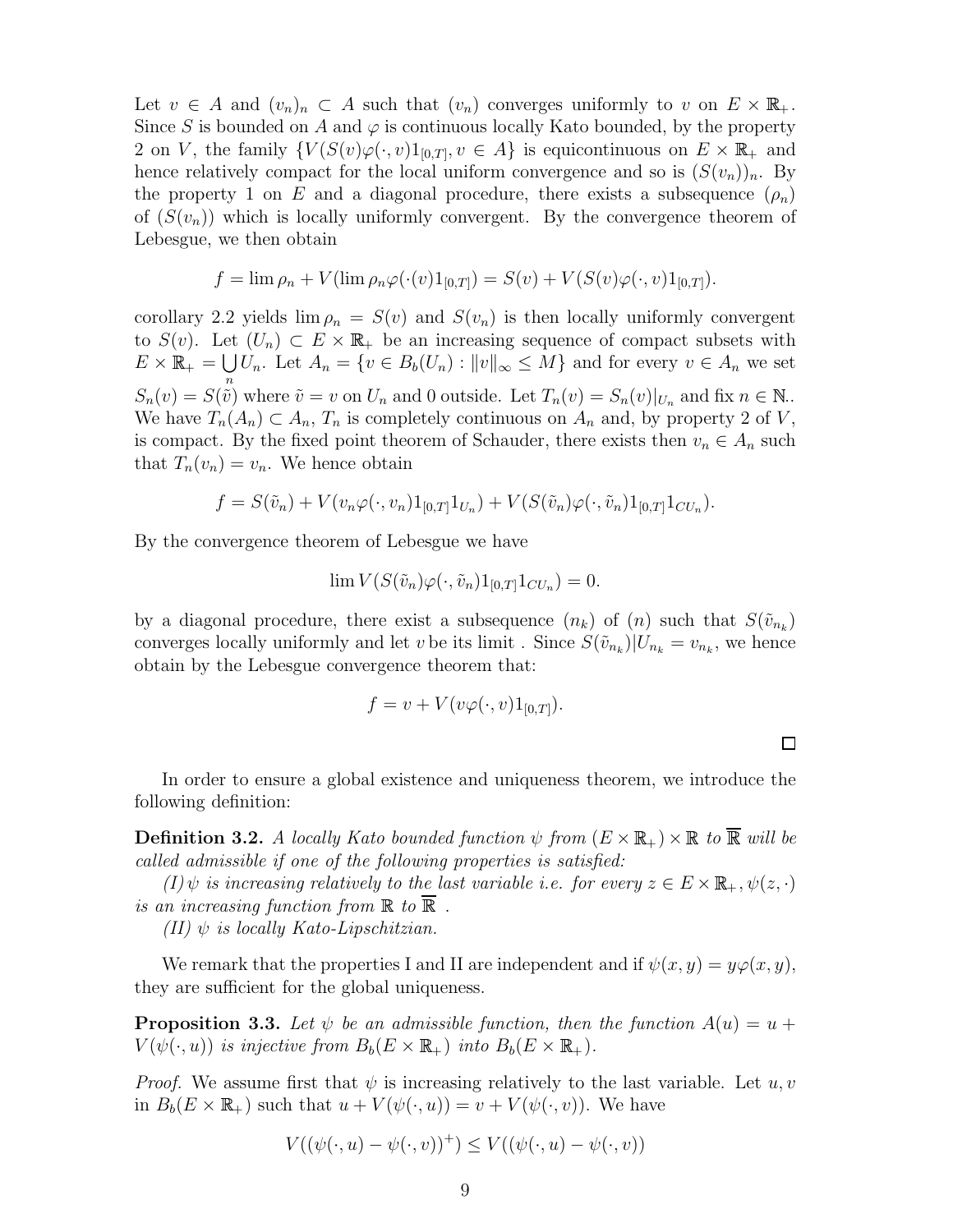on  $\{u - v \geq 0\}$ , the assumption on  $\psi$  yields

$$
\{(\psi(\cdot,v) - \psi(\cdot,v))^+ > 0\} \subset \{u - v \ge 0\},\
$$

the domination principle or the complete maximum principle implies then  $V(\psi(\cdot, u)$ −  $\psi(\cdot, v) \leq 0$  and  $u \geq v$ . The same proof gives the other inequality. Thus  $u = v$ . We assume now that  $\psi$  is locally Kato-Lipschitzian. Let  $u, v \in B_b(E \times \mathbb{R}_+)$  with  $u + V(\psi(\cdot, u)) = v + V(\psi(\cdot, v)).$  Let  $c = \max\{||u||_{\infty}, ||v||_{\infty}\}\)$ , then there exists  $g_c \in$  $K_{Loc}^t$  such that  $|\psi(\cdot, u) - \psi(\cdot, v)| \leq |u - v| g_c$ , we then have:

$$
|u - v| \le V(|\psi(\cdot, u) - \psi(\cdot, v)|) \le V(|u - v|g_c).
$$

and for every  $T > 0$  we obtain by Lemma 2.1.

$$
|u - v| 1_{[0,T]} \le V(|u - v| g_c 1_{[0,T]})|_{[0,T]}.
$$

Let  $K_c$  be the kernel on  $B_b(E\times\mathbb{R}_+)$  defined by  $K_c h = V(g_c h 1_{[0,T]})$ , lemma 2.1 yields  $|u-v|1_{[0,T]} \leq 2c(K_c^{(n)}1)1_{[0,T]}$ . By the proposition 2.1, we have  $\lim_{n \to +\infty} K_c^{(n)}1 = 0$ . Thus  $u - v = 0$  on [0, T], T being arbitrary on  $\mathbb{R}_+$ , we hence obtain  $u = v$ .  $\Box$ 

**Remark 3.4.** In the proof of 3.3 and when  $\psi$  is increasing, we did not use that A is an application from  $B_b$  to  $B_b$ . The first part of the proof of the previous proposition is also valid for  $u \in B(E \times [0,T])$  with  $V(\psi(\cdot, u)(x, t) \in \mathbb{R}$  for every  $(x, t) \in E \times [0,T]$ .

**Theorem 3.5.** Let  $\psi$  defined by  $\psi(x, y) = y\varphi(x, y)$  for  $x \in E$  and  $y \in \mathbb{R}$ . If  $\psi$  is admissible, Then for every  $f \in B_b(E \times \mathbb{R}_+)$ , there exists a unique locally bounded function  $u \in B_b(E \times \mathbb{R}_+)$  such that

$$
f = u + V(\psi(\cdot, u)).
$$

*Proof.* By Theorem 3.1 and Proposition 3.3, there exists for every  $T > 0$  a unique bounded function  $u_T$  on  $E \times \mathbb{R}_+$  such that

$$
f = u_T + V(\psi(\cdot, u_T)1_{[0,T]}).
$$

Let  $T' < T$ . We then have by Lemma 2.1

$$
f1_{[0,T]} = u_T 1_{[0,T']} + V(\psi(\cdot, u_T) 1_{[0,T]}) 1_{[0,T']} = u_{T'} 1_{[0,T']} + V(\psi(\cdot, u_{T'} 1_{[0,T']}) 1_{[0,T']}
$$

hence

$$
|u_T - u_{T'}| 1_{[0,T']} \le V(|\psi(\cdot, u_T) - \psi(\cdot, u_{T'})| 1_{[0,T']}) 1_{[0,T']}
$$

We assume first that  $\psi$  is locally Kato-Lipschitzian. Let  $c = \max(||u_T||_{\infty}, ||u_{T'}||_{\infty})$ and  $g_c \in K_{Loc}^t$  such that

$$
|\psi(\cdot, u_T) - \psi(\cdot, u_{T'})| \le |u_T - u_{T'}| g_c \le 2c g_c.
$$

Let  $K_c h = V(g_c h 1_{[0,T']})$ , we then obtain again by Lemma 2.1

$$
|u_T - u_{T'}| 1_{[0,T']} \leq 2cK_c^{(n)}1,
$$

by Proposition 2.1 we get  $u_T = u_{T'}$  on  $E \times [0, T']$ ;  $(u_T)_{T>0}$  is then locally constant. If  $\psi$  is increasing the proof of  $u_T = u_{T'}$  on  $E \times [0, T']$  follows from the dominations principle and Remark 3.4. Let  $u = \lim_{T \to +\infty} u_T$ . It is easy to see that  $u1_{[0,T]} = u_T 1_{[0,T]}$ for every  $T > 0$ . The uniqueness of u follows from Proposition 3.3.  $\Box$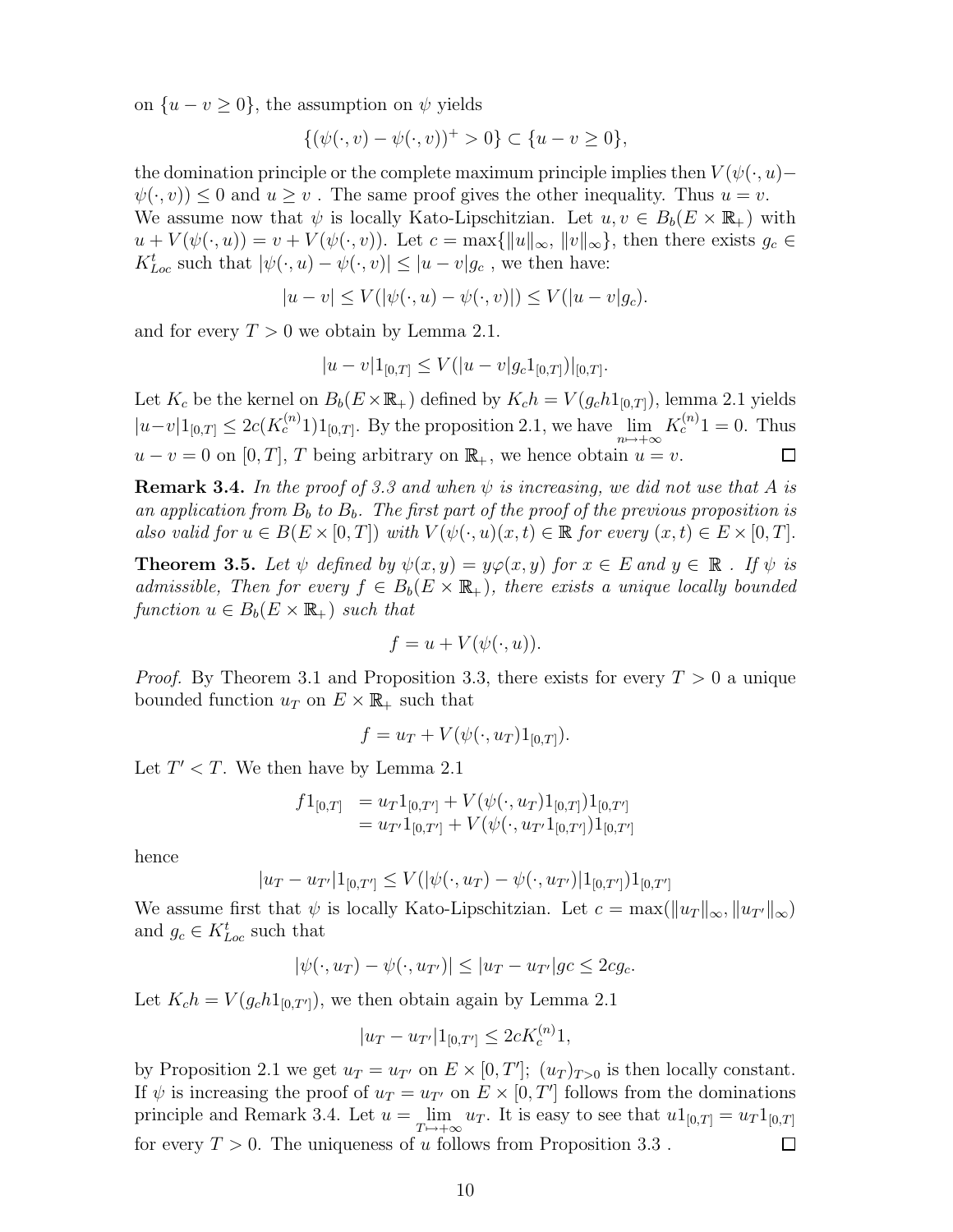Remark 3.6. The function u in the previous theorem is in general not bounded, as the following example shows: Let  $P_t$  be the Brownian semigroup on  $\mathbb{R}^d$ ,  $f = 1$  and  $\varphi: \mathbb{R}^d \times \mathbb{R}_+ \times \mathbb{R} \to \overline{\mathbb{R}}$  with  $\varphi(z, y) = -1$ , then it is easy to see that  $u = e^t$ .

### 4 Nonlinear semigroups

We consider the same assumptions as in the previous section  $(\S3)$  for the space E and the kernel V. We consider a function  $\varphi$  from  $E \times \mathbb{R}$  to  $\overline{R}$  with the following properties:

- (1)  $\varphi$  is continuous locally Kato bounded and  $\varphi^-$  is Kato bounded.
- (2) For every  $x \in E \varphi(x, \cdot)$  is continuous.
- (3)  $\psi$  is an admissible function., where  $\psi(x, y) = y\varphi(x, y)$ .

**Theorem 4.1.** There exists a unique nonlinear semigroup  $Q_t$  such that for every  $f \in B_b(E)$ ,

$$
P_t f(x) = Q_t f(x) + \int_0^t P_s(x, \psi(\cdot, Q_{t-s}f)) ds.
$$

Furthermore Qf is bounded on  $E \times [0,T]$  for every  $T > 0$ .

*Proof.* Let  $f \in B_b(E)$  and  $v(x,t) = P_tf(x)$ . Since the semigroup P is submarkov,  $v$  is bounded and by the Theorem 3.5, there exists a unique function Qf, bounded on  $E \times [o, T]$  for every  $T > 0$  such that:

$$
P_t f = Q_t f + \int_0^t P_s(\cdot, \psi(\cdot, Q_{t-s}f)) ds.
$$

We now have to prove the semigroup property. Fix  $t' > 0$  then:

$$
P_{t+t'}f(x) = Q_{t+t'}f(x) + \int_0^{t+t'} P_s(x, \psi(\cdot, Q_{t+t'-s}f))ds.
$$

and

$$
P_{t'}(P_t f)(x) = P_{t'}(Q_t f)(x) + \int_0^t P_{t'+s}(x, \psi(\cdot, Q_{t-s} f) ds).
$$

Further

$$
P_{t'}(Q_t f) = Q_{t'}(Q_t f)(x) + \int_0^{t'} P_s(x, \psi(\cdot, Q_{t'-s}(Q_t f)) ds
$$

we hence obtain

$$
Q_{t'+t}f(x) + \int_0^{t+t'} P_s(x, \psi(\cdot, Q_{t+t'-s}f) ds
$$
  
=  $Q_{t'}Q_{t}f + \int_0^{t'} P_s(x, \psi(\cdot, Q_{t'-s}Q_{t}f) ds + \int_0^{t} P_{t'+s}(x, \psi(\cdot, Q_{t-s}f) ds).$ 

Putting  $u = t' + s$  we obtain

$$
\int_0^t P_{t'+s}(x, \psi(\cdot, Q_{t-s}f)) dt = \int_{t'}^{t+t'} P_u(x, \psi(\cdot, Q_{t+t'-u}f)) du \n= \int_0^{t+t'} P_s(x, \psi(\cdot, Q_{t+t'-s}f)) ds - \int_0^{t'} P_s(x, \psi(\cdot, Q_{t+t'-s}f)) ds.
$$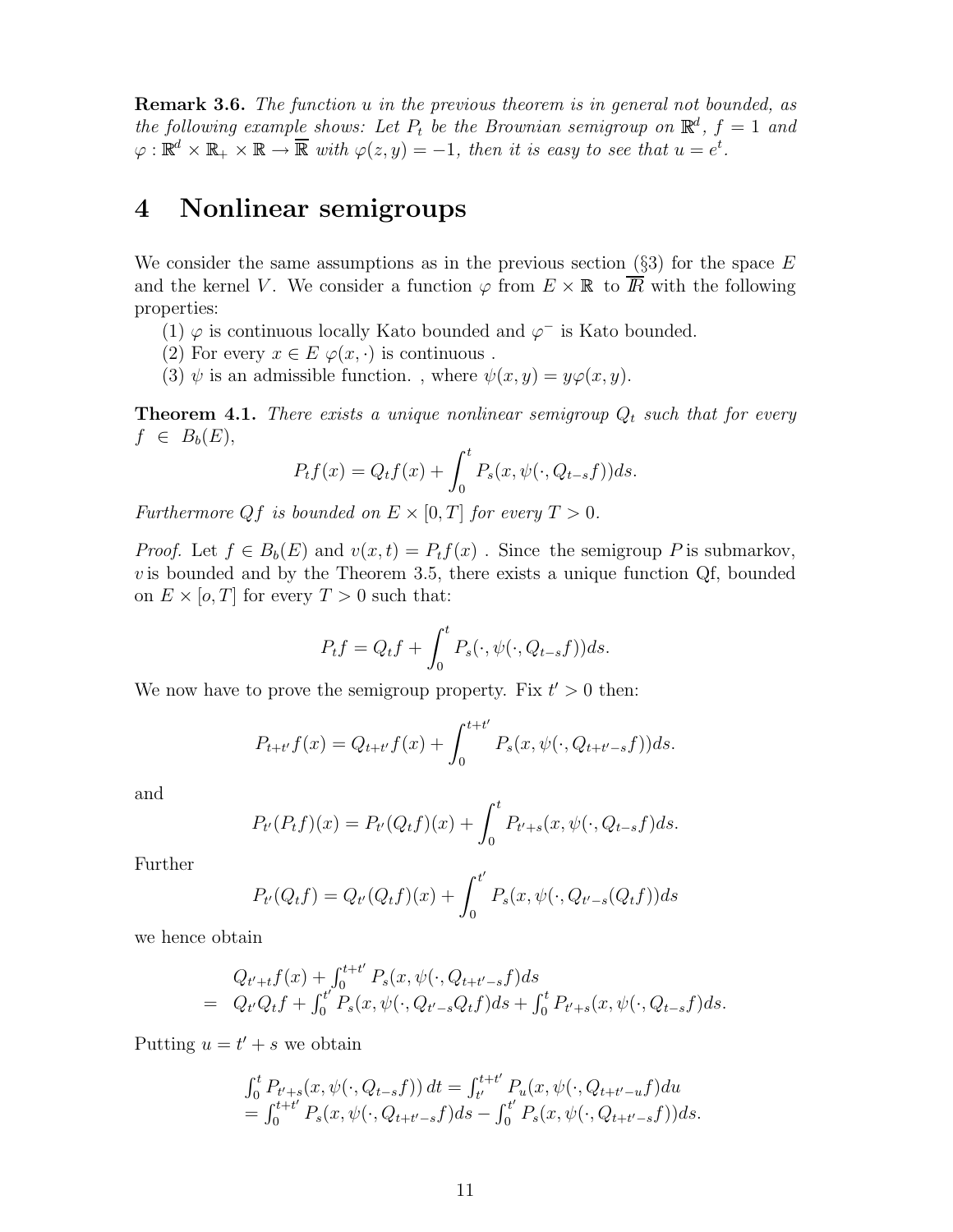Henceforth we get

$$
Q_{t+t'}f(x) + \int_0^{t'} P_s(x, \psi(\cdot, Q_{t+t'-s}f)ds = Q_{t'}Q_{t}f + \int_0^{t'} P_s(x, \psi(\cdot, Q_{t'-s}Q_{t}f)ds
$$

since  $\psi$  is admissible, by Proposition 3.3 we get

$$
Q_{t'+t}f = Q_{t'}Q_{t}f = Q_{t}Q_{t'}f.
$$

Example 4.2. a) Let L be a linear differential operator on  $\mathbb{R}^d$  admitting a linear semigroup such that V satisfies  $(*)$ . Let p be a polynomial on  $\mathbb R$  such that  $\lim p(x) = +\infty$ . Then there exists a nonlinear semigroup  $Q_t$  such that for every  $|x| \rightarrow +\infty$ bounded  $f \in B_b(\mathbb{R}^d)$  we have (formally)

$$
LQ_t f - \frac{\partial Q_t f}{\partial t} - Q_t f P(Q_t f) = 0.
$$

Moreover if  $\beta = \inf \{p(x), x \in \mathbb{R}\},\$  we have from the proof of Theorem 3.1:  $|Q_t f(x)| \leq e^{-\beta t} ||f||_{\infty}$  for every  $t > 0$  and  $x \in E$ . Hence if  $\beta \geq 0$  we have  $||Q_t f||_{\infty} \leq$  $||f||_{\infty}$  for every  $f \in B_b(\mathbb{R}^d)$ .

b)Let  $L = \Delta$  and  $\varphi : \mathbb{R} \to \mathbb{R}$  locally Lipschitzian (e.g.  $\mathcal{C}^1$ ) and  $g \in K^n_{loc}(\mathbb{R}^d)$  (see [AS] ). Let  $c = g1_A$ , where A is a measurable relatively compact set in  $\mathbb{R}^d$ . Then there exists a nonlinear semigroup  $Q_t$  such that  $\Delta Q_t f - \frac{\partial Q_t f}{\partial t} = c(x) Q_t f |\varphi(Q_t f)|$  in the distributional sense for every  $f \in B_b(E)$ . Moreover we have  $||Q_t f||_{\infty} \leq ||f||_{\infty}$ and if  $f \leq q$  we have  $Q_t f \leq Q_t q$ .

We recall that c can be chosen as follow: Let  $a_1, \ldots, a_n$  be a finite sequence in  $\mathbb{R}^d$ ,  $\alpha_i \in [-\infty, 2]$  for every  $i \in \{1, \ldots, n\}$ , and  $c(x) = \sum_{i=1}^n a_i$  $i=1$ 1  $\frac{1}{\|x-a_i\|^{\alpha_i}} 1_{B(a_i,1)},$  for every  $x \in \mathbb{R}^d$ .

Let  $(E, \mathcal{B})$  be a measurable space and  $Q = (Q_t)_{t>0}$  be a family of applications from  $B_b(E)$  to  $B(E)$ . We will call Q measurable iff for every  $f \in B_b(E)$  the mapping  $(x,t) \to Q_t f(x)$  from  $E \times \mathbb{R}^*_+$  to  $\mathbb R$  is measurable.

**Definition 4.3.** We shall say that the family  $Q$  is a monotone (nonlinear) semigroup, if the following properties are satisfied:

 $(1)$  Q is measurable.

(2)  $Q_t(Q_s f) = Q_{t+s} f$  for every  $t, s > 0$  and  $f \in B_b(E)$ . (semigroup property)

(3) for every  $t > 0$ ,  $Q_t$  is increasingly continuous i.e. for every monotone sequence  $(f_p) \subset B_b(E)$  which is convergent to a bounded measurable function  $f$ ,  $(Q_t f_p)_p$  is monotone in the same sense as  $f_p$  and converges to  $Q_t f$ .

**Remark 4.4.** The property (3) implies that  $Q_t$  is increasing.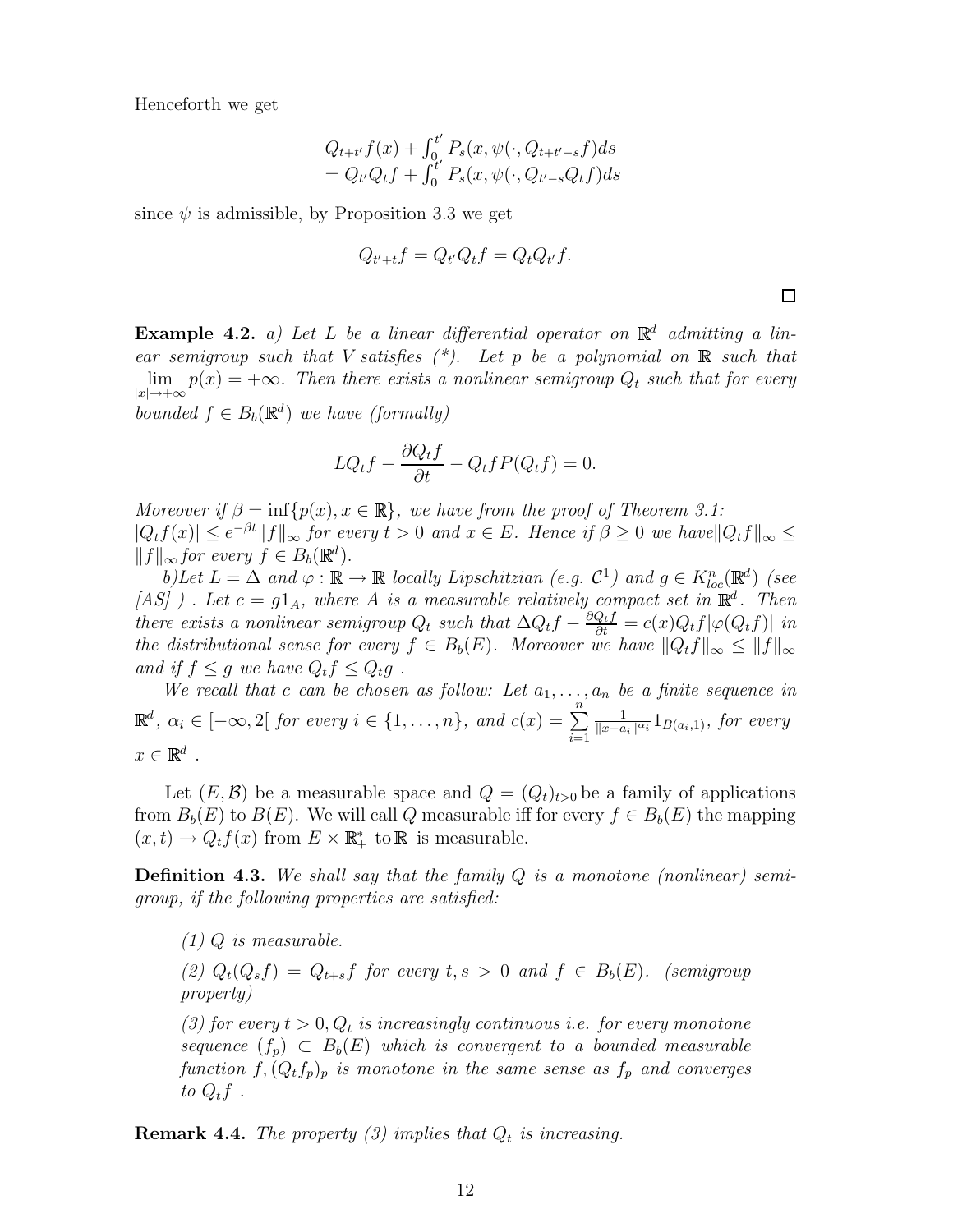**Lemma 4.5.** Let Q be a monotone semigroup and  $(f_n)$  and  $(g_n)$  two sequences in  $B_b(E)$  which are monotone in the same sense and  $\lim_{n} f_n = \lim_{n} g_n$  then  $\lim_{n} Q_t f_n =$  $\lim_{n} Q_{t}g_{n}$  for every  $t > 0$ .

*Proof.* Assume that  $(f_n)$  is increasing. Let  $p \in \mathbb{N}$  and  $u_n = inf(f_n, g_p)$ , then  $u_n$  is monotone and converge to  $g_p$  and the property 3 of (4.3) yields  $\lim_{n} Q_t u_n :=$  $Q_t g_p \leq \lim_{t \to \infty} Q_t f_n$  for every  $p \in \mathbb{N}$ . Therefore  $\lim_{t \to \infty} Q_t g_n \leq \lim_{t \to \infty} Q_t f_n$  and we obtain the statement.

We can also extend  $Q_t$  to every lower bounded or every upper bounded f by setting  $Q_t f := \lim_P Q_t f_p$  for  $(f_p) \subset B_b$  monotone and convergent to f.  $\Box$ 

Proposition 4.6. Let Q be any (nonlinear) semigroup constructed in the previous section, then Q is a monotone semigroup in the sense of  $(4.3)$ .

*Proof.* The measurability follow from the measurability of  $\mathbb P$  and the construction of Q (theorem4.1). It is then enough to prove the property (3) of (4.3). let  $f, g \in B_b(E)$ with  $f \leq g$ . We have:

$$
P_t(g - f) = Q_t g - Q_t f + \int_0^t P_s(x, \psi(Q_{t-s}g) - \psi(Q_{t-s}f)) ds.
$$

If  $\psi$  is locally Kato-Lipschitzian, there exists  $c \in K_{Loc}^t$  such that  $\psi(Q_{t-s}g)$  –  $\psi(Q_{t-s}f) = c(Q_{t-s}g - Q_{t-s}f)$  and the same proof as Theorem 3.1 yields the statement since  $P_t(g - f) \geq 0$  and is V-dominant. If  $\psi$  is increasing the property (3) in (4,3) follows from the domination principle.  $\Box$ 

#### 5 Excessive functions

Let  $(E, \mathcal{B})$  be a measurable space and Q be a monotone semigroup in the sense of the definition 4.3. let  $u \in B^+(E)$ . As in the linear case, u will be called Q excessive if and only if sup  $\sup_{t>0} Q_t u = u$ . We shall denote by  $\mathcal{E}_{\mathcal{Q}}$  these functions.

In the sequel, we consider the same conditions as in the previous section  $(\S 4)$  and we assume that  $\varphi(x, y) \geq 0$  for every  $x \in E$  and  $y \in \mathbb{R}$ . Let Q be the semigroup given by  $\varphi$  as in §4.

**Proposition 5.1.** Let  $u \in \mathcal{E}_{\mathbb{P}}$ , then  $u \in \mathcal{E}_{Q}$ .

*Proof.* For every  $p \in \mathbb{N}$ , let  $u_p = inf(u, p)$ . Then  $u_p \in B_b^+$  $b_t^+(E)$  and  $P_t u_p = Q_t u_p +$  $\int_0^t P_s(x, \psi(\cdot, Q_{t-s}u_p))ds$  and hence  $Q_t u_p \leq u_p$ . Since Q is a monotone semigoup, we obtain that  $(Q_t u_p)_t$  is decreasing. Hence  $\sup Q_t u_p \leq u_p$ . It is easy to see, since  $\varphi$  is  $t>0$ continuous locally Kato bounded, that

$$
\lim_{t \downarrow 0} \int_0^t P_s(x, \psi(\cdot, Q_{t-s}u_p)) ds = 0.
$$

Thus

$$
u_p = \sup_{t>0} P_t u_p = \sup_{t>0} Q_t u_p
$$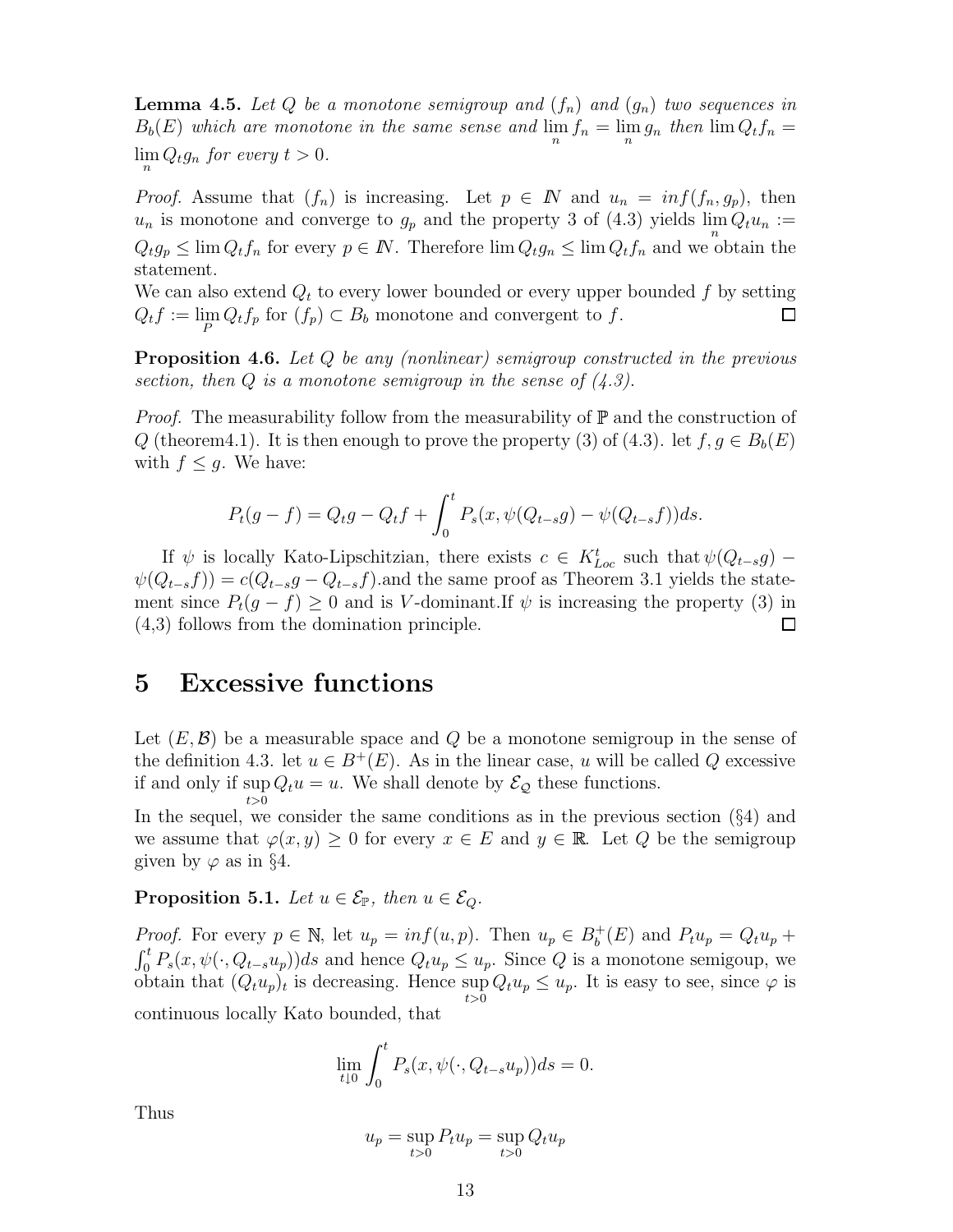and

$$
inf(u, p) \le \sup_{t>0} Q_t u \le u.
$$

Passing p to infinity, we obtain the statement.

For every  $u \in B^+(E)$  we set  $Ku = \int_0^\infty P_s(\cdot, \psi(\cdot, u))ds$ . For the converse of 5.1 we then have the following:

**Proposition 5.2.** let  $u \in \mathcal{E}_Q$  such that Ku is finite on E, then  $v = u + Ku$  is in  $\mathcal{E}_{\mathbb{P}}.$ 

*Proof.* Let  $v = u + Ku$ . Then

$$
P_t v = P_t u + P_t K u = P_t u + \int_t^{\infty} P_s(\cdot, \psi(\cdot, u)) ds
$$
  
=  $Q_t u + \int_0^t P_s(\cdot, \psi(\cdot, Q_{t-s}u))^t ds + \int_t^{\infty} P_s(\cdot, \psi(\cdot, u) ds)$   
 $\leq v.$ 

On the other hand we have:

$$
P_t v \ge Q_t u + \int_t^\infty P_s(\cdot, \psi(\cdot, u)) ds.
$$

The assumptions on  $u$  and  $K$  yields

$$
\lim_{t\downarrow 0} P_t v = \sup_{t>0} P_t v \ge u + \int_0^\infty P_s(\cdot, \psi(\cdot, u)) ds = v.
$$

Thus sup  $\sup_{t>0} P_t v = v.$ 

#### References

- [AS]. M. Aizenman and B. Simon, Brownian Motion and Harnack Inequality for Schrödinger Operators, Comm. Pure. Appl. Math. 35, 1982, 209-273.
- [BBM] N. BelHadj Rhouma, A. Boukricha and M. Mosbah, Perturbations et Espaces Harmoniques Nonlinéaires, Ann. Acad. Scie. Fenn. Mathematica  $23(1998), 33-58.$
- [BLMA] Ph. Blanchard and Zh. Ma, Semigroup of Schrödinger Operators with Potentials given by Radon Measures, Research Center Bielefeld-Bochum-Stochastics University of Bielefeld 262 (1987).
- [BH] J. Bliedtner and W. Hansen, Potential Theory-An Analytic and Probabilistic Approach to Balayage, Universitext, Springer-Verlag, Berlin-Heidelberg-New York-Tokyo, 1986.
- [B] A. Boukricha, Harnack Inequality for Nonlinear Harmonic Spaces, Math.Ann. 317, 567-583 (2000).
- [BHH] A. Boukricha, W. Hansen and H. Hueber, Continuous Solutions of the Generalized Schrödinger Equation and Perturbation of Harmonic Spaces, Expositiones Math., 5, 1987, 94-135.

 $\Box$ 

 $\Box$